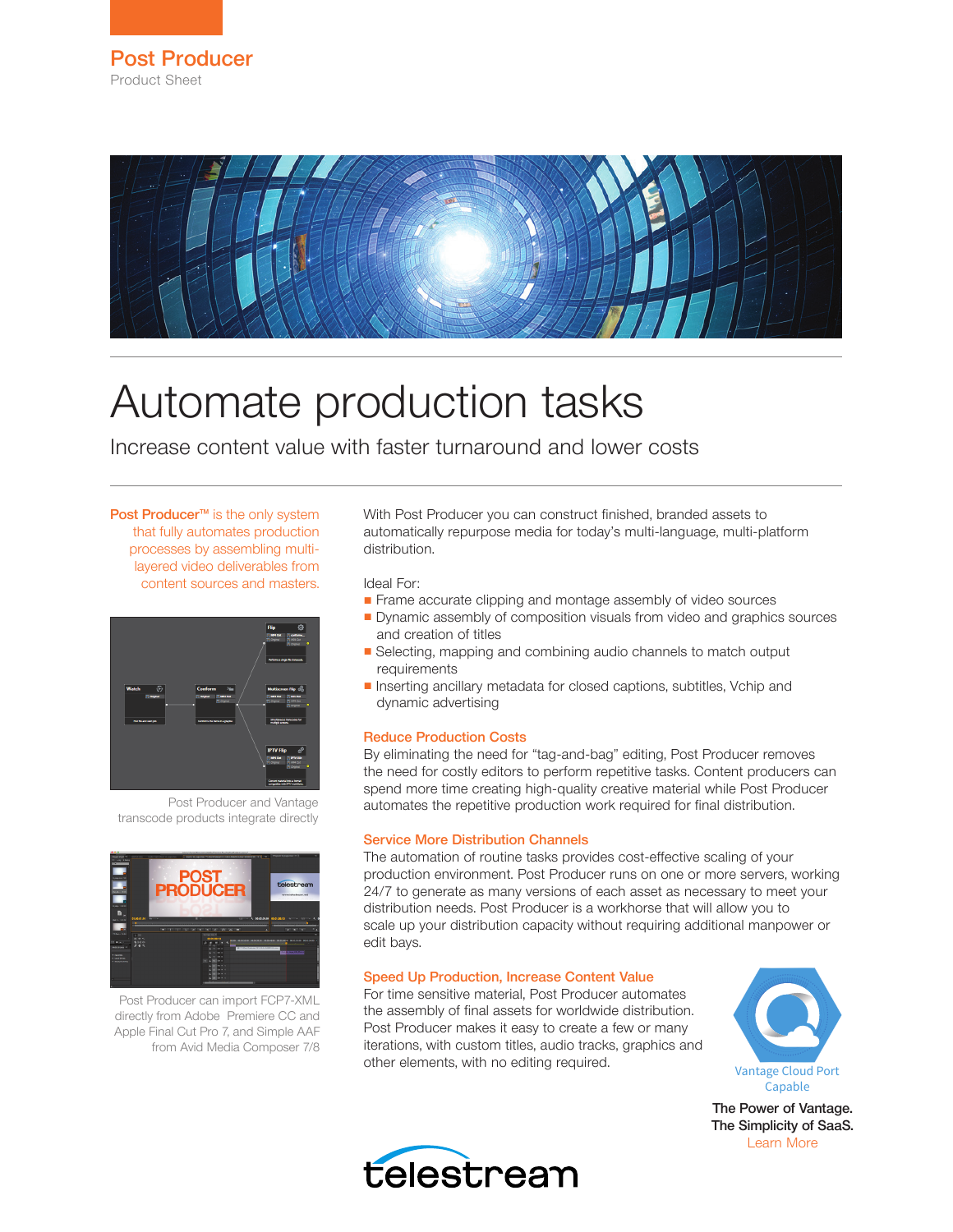Content can originate as files or a live Pipeline ingest, and integrated Vantage transcoding and delivery ensures that the asset is repurposed, transformed and delivered with lighting speed.

### How It Works

Post Producer runs on the Vantage media processing platform. It is an automated content assembly system that produces content iterations based on a template that can be created in Adobe Premiere Pro CC or Apple Final Cut Pro 7. It uses integrated variables in the NLE timeline to replace selected elements with alternative clips as the iterations are created. Since Post Producer is built on Vantage, it is compatible with any Vantage transcoding product, enabling simultaneous transcoding to virtually any video file format.

### Automated Editing and Composition

At the heart of Post Producer is the Vantage Conform Action, which takes in template files that are a specialized XML format called CML (Content Markup Language), and uses the commands in those files to produce multi-layer video compositions with transitions and image effects, graphics overlays, conformed audio and titles - directly producing output media files in highquality formats that can be distributed or transcoded to an available Vantage format.

CML/XML templates are either created in a supported NLE application (like Adobe Premiere Pro), or by developing files that interface to the Post Producer SDK to drive custom automation applications.

### Import Other Playlist Formats

The Vantage Compose action transforms other playlist formats into Vantage CML format for easy migration of existing automation integrations. Anystream .an2 and Telestream TSEDL are converted and conformed by Post Producer.

### Mix All Vantage Source Formats on the Timeline

Post Producer decodes and normalizes source content to match output requirements. Sources with different resolutions, aspect ratios, frame rates, and GOP structures, with incompatible audio track layouts, can be combined on-the-fly to create the desired output.

Post Producer decodes a wide variety of audio and video essence and container types (see format charts on next page). For additional source format support, Vantage will conform hundreds of essence and container formats for use in Post Producer editing.

### Predictable Results

The creative editors define the look and feel of the output. Customers and distribution partners define the technical requirements of the assets. Template files capture both and are used to collect and process the source media to produce consistent results for promos, broadcast to VOD conversions, assembled playlists with interstitials and other commonly used content deliverables. In all cases, the decisions of the creative professionals are preserved in the templates and are reusable.

### Convert to Any Vantage Output Format

Post Producer generates high resolution editorial and mezzanine essences that can be used as distribution formats or can be transcoded to any other Vantage distribution format supported by Vantage.

### Workflow Automation Examples

Cable, IPTV, airline and taxi VOD production – Fully automate the editing process to remove or replace advertisements, add promos and rebrand on-air or cable broadcast content and transcode for all distribution partners.

Automated news – Edit on-air broadcasts into segments, create lower third titles with dynamically updated reporter name and story title by-line and format for television, broadband and mobile distribution.

Automated Weather updates - Assemble on-screen reporter audio, video, image sequences and overlays to create weather updates for hundreds of cities and regions with no manual intervention required.

International localization – Produce all of the versions for international distribution as a single job submission. If you need IMF Package Rendering, Post Producer can input complex IMF packages (CPL) and produce rendered outputs with subtitles. Templates define the various permutations of deliverables – for segment ordering, language dubs, frame rate conversion, localized captioning and subtitling, and audio track mapping – and then submit them with the mastered promo. Vantage Post Producer will conform each regional deliverable to specifications.

Promo assembly and insertion - Automate credit squeeze back and speed up, and superimpose promo video and audio to build promo segments on-the-fly.

Advertisement and promo insertion - Reorder video segments, remove ad black, insert interstitial video and audio, or add SCTE 35 or Black Arrow ad markets to monetize VOD assets.

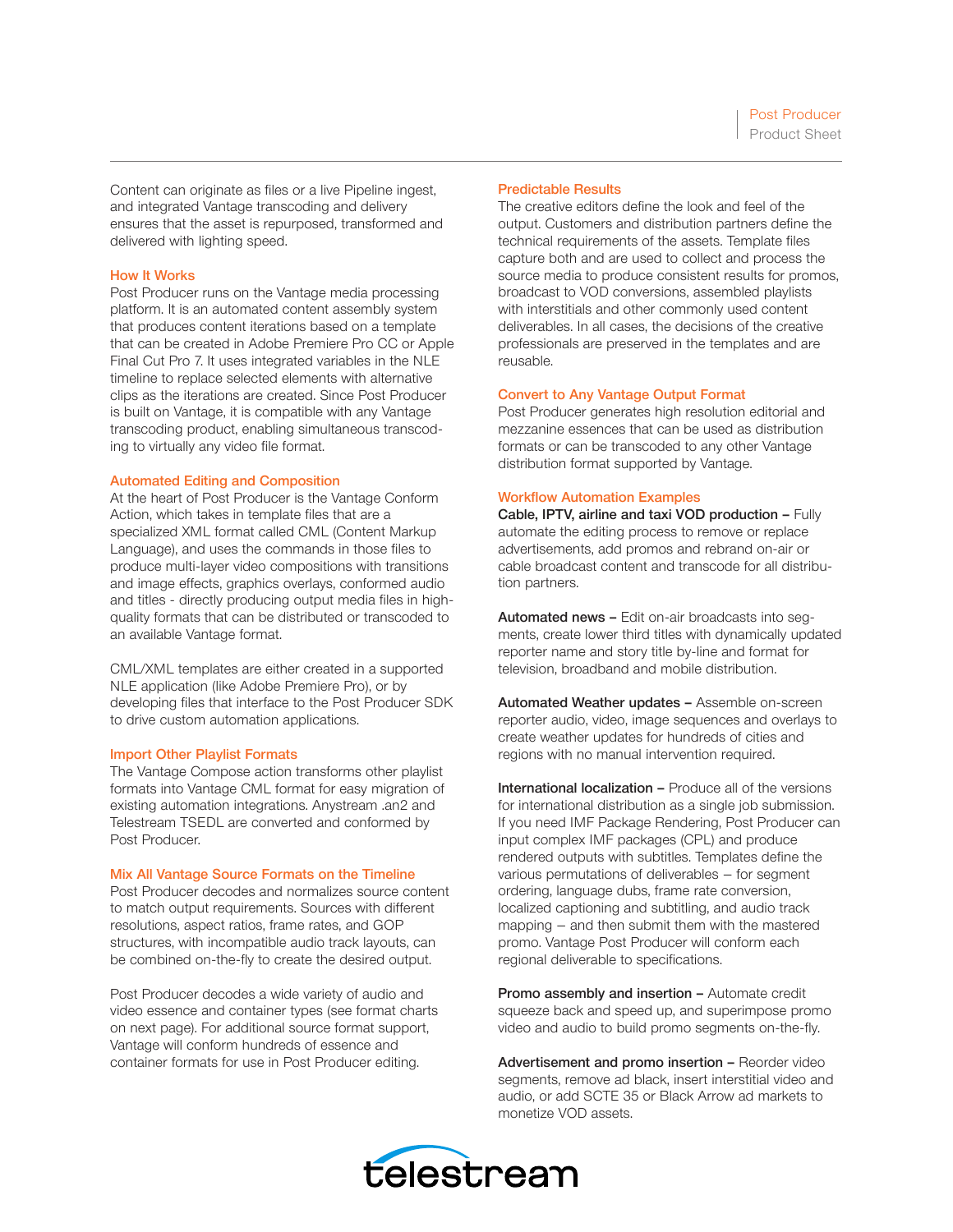## Input & Output Formats Post Producer

### Input Formats

| <b>Input Formats</b>  |               |                                                                |   |  |   |   |   | <b>Output Formats</b> |   |                     |                                      |
|-----------------------|---------------|----------------------------------------------------------------|---|--|---|---|---|-----------------------|---|---------------------|--------------------------------------|
| <b>VIDEO INPUT</b>    |               | <b>Ash Associate Back of Capital Comments</b><br>OT Aritration |   |  |   |   |   |                       |   | <b>VIDEO OUTPUT</b> |                                      |
| <b>Container Type</b> | $\phi_{\ell}$ |                                                                |   |  |   |   |   |                       |   |                     | <b>Container Type</b>                |
| <b>TIFO</b>           | ш             |                                                                |   |  |   |   |   |                       |   |                     | <b>TIFO</b>                          |
| AVI                   | п             |                                                                |   |  |   |   |   |                       |   |                     | MP4                                  |
| MOV <sup>4</sup>      | ш             | ▬                                                              | п |  | ٠ |   |   |                       | ш |                     | <b>MOV</b>                           |
| MP4                   |               |                                                                |   |  |   |   | ш |                       |   |                     | <sup>1</sup> output can be used with |
| <b>GXF</b>            | п             | ٠                                                              | п |  |   | п | ٠ |                       |   |                     |                                      |
| <b>LXF</b>            |               |                                                                | ٠ |  |   |   |   |                       |   |                     | <b>AUDIO OUTPUT</b>                  |
| MPEG PS               |               |                                                                | ٠ |  |   |   |   |                       |   |                     | <b>Container Type</b>                |
| MPEG2 TS              |               |                                                                | п |  |   |   | п |                       |   |                     | <b>TIFO</b>                          |
| MXF OP1a              | ш             | п                                                              | ٠ |  | ٠ | ш | п | п                     |   |                     | MP4                                  |
| MXF AS02 <sup>3</sup> | ш             | ٠                                                              | ٠ |  |   | ш |   | ٠                     |   |                     | <b>MOV</b>                           |
| MXF AS11              |               |                                                                |   |  |   |   |   | п                     |   |                     | <b>Automate the Cr</b>               |

*Graphic File Input: BMP, EMF, EXIF, GIF, GUID, ICON, JPEG, Memory BMP, PNG, TIFF, TGA, DPX Image Sequences,& WMF Alpha Channel supported*

### AUDIO INPUT

| AUDIO INPUT           | POM NREG BRM B3NM APC ACB |   |        |   |   |   |   |  |
|-----------------------|---------------------------|---|--------|---|---|---|---|--|
| <b>Container Type</b> |                           |   | Dollar |   |   |   |   |  |
| <b>TIFO</b>           | п                         |   |        |   |   | п |   |  |
| AC <sub>3</sub>       |                           |   |        |   |   | п |   |  |
| <b>AVI</b>            | ٠                         |   |        |   |   |   |   |  |
| LXF                   | ш                         |   |        |   |   |   |   |  |
| <b>MOV</b>            | ٠                         |   |        |   | п |   | п |  |
| MP4                   | п                         |   |        |   | п |   | п |  |
| <b>GXF</b>            | ٠                         |   |        |   |   |   | ٠ |  |
| MPEG2 PS              |                           | ٠ |        |   |   |   |   |  |
| MPEG2 TS              | п                         | ш | ٠      |   | п | п | ٠ |  |
| MXF OP-1a             | п                         |   |        | ■ |   |   | ш |  |
| MXF AS02 <sup>2</sup> | п                         |   |        |   |   |   | ш |  |
| MXF XDCAM HD          | ٠                         |   |        |   |   |   |   |  |
| MXF AS11              | ٠                         |   |        |   |   | ш |   |  |
| <b>WAVE</b>           | п                         |   |        |   |   |   |   |  |

<sup>1</sup> DV includes DV25, DVCPRO25, DV50/DVCPRO50, and DVCPROHD.<br><sup>2</sup> MPEG2 includes long GOP, I-Frame, XDCAM, XDCAM HD<br><sup>3</sup> Files produced by Omneon Media Subsystem (6.1) and Amberfin ICR (7.8) were tested

*4 QuickTime formats include alpha channel support 5 AC3 includes Dolby Digital and Dolby Digital Plus (E-AC3)*

*Note: Vantage Transcoders can make additional input formats compatible with Vantage Post Producer.*

**HOCAM HD** 

Vircompressed

### Container Type TIFO ■*¹* ■ ■ ■ ■ ■ ■ MP4 ■*¹* ■ ■ ■ ■ ■ ■ **MP2** ON<sup>WAD</sup> JP2K Propes  $p_{6}^{3}$ VIDEO OUTPUT

MOV ■*¹* ■ ■ ■ ■ ■ ■ *¹ output can be used with any Vantage encoder to produce any Vantage output*

### AUDIO OUTPUT

| <b>Container Type</b> |  |  |
|-----------------------|--|--|
| <b>TIFO</b>           |  |  |
| MP4                   |  |  |
| <b>MOV</b>            |  |  |

### Automate the Creation of Rich, Animated Titles in Post Producer

### Post Producer Titler Engine powered by NewBlueFX

Telestream and NewBlue, Inc– makers of production-proven video effects, transitions and titling tools– have jointly created the "Post Producer Titler Engine powered by NewBlueFX." This important new Post Producer option leverages the power of NewBlue's titling technology underlying its flagship offering, Titler Pro 3.

Titler Pro 3 integrates as a plugin into major NLEs, including Adobe Premiere Pro / AfterEffects and Avid Media Composer, and empowers editors to easily create high-quality title sequences. Now, as part of Post Producer's automated content assembly process, the Post Producer Titler Engine introduces sophisticated 2D/3D animated title sequences with dynamic replacement of text, images, and more.

For more information on NewBlue Titler Pro and its affiliated titling tools, visit:<https://www.newbluefx.com/titling>

### Solutions for Managing Content for Dynamic Advertising and VOD Workflows

Post Producer provides the content marking for Telestream's Dynamic Advertising (DAI) and Video On Demand (VOD) products. For more information on VOD Producer and VOD Producer DAI, visit:

[http://www.telestream.net/vantage/VOD-Producer-DAI/](http://www.telestream.net/vantage/VOD-Producer-DAI/overview.htm) [overview.htm](http://www.telestream.net/vantage/VOD-Producer-DAI/overview.htm)

| <b>NLE Feature Support</b>      |                                         |                         |                               |                                                          |                                            |                            |                                                |
|---------------------------------|-----------------------------------------|-------------------------|-------------------------------|----------------------------------------------------------|--------------------------------------------|----------------------------|------------------------------------------------|
| <b>Editor</b>                   | <b>Version</b><br><b>Supported</b>      | <b>Export</b><br>Format | <b>Supports</b><br>Variables? | <b>Supports NLE</b><br>Title Tool?                       | <b>Transitions</b><br><b>Supported A/V</b> | Layers<br><b>Supported</b> | <b>Supports Mixed</b><br><b>Format Content</b> |
| Adobe Premiere for Mac OS       | Premiere Pro CC<br>Premiere Pro CC 2014 | FCP7-XMI<br>(XMEML)     | Yes, via<br>"Rename Clip"     | Yes with Post<br><b>Producer Titler</b><br>Engine Option | Cuts, Fades.<br>Cross Fades                | 10                         | All formats supported<br>by Post Producer      |
| Adobe Premiere for Windows      | Premiere Pro CC<br>Premiere Pro CC 2014 | FCP7-XMI<br>(XMEML)     | Yes, via<br>"Rename Clip"     | Yes with Post<br>Producer Titler<br>Engine Option        | Cuts, Fades,<br>Cross Fades                | 10                         | All formats supported<br>by Post Producer      |
| Apple Final Cut Pro             | Final Cut Pro 7                         | FCP7-XMI<br>(XMEML)     | Yes, via<br>"Rename Clip"     | <b>No</b>                                                | Cuts, Fades,<br>Cross Fades                | 10                         | All formats supported<br>by Post Producer      |
| Avid Media Composer for Mac OS  | Version 7 and 8                         | "Simple" AAF            | Limited support               | <b>No</b>                                                | Cuts                                       |                            | No                                             |
| Avid Media Composer for Windows | Version 7 and 8                         | "Simple" AAF            | Limited support               | <b>No</b>                                                | Cuts                                       |                            | No                                             |